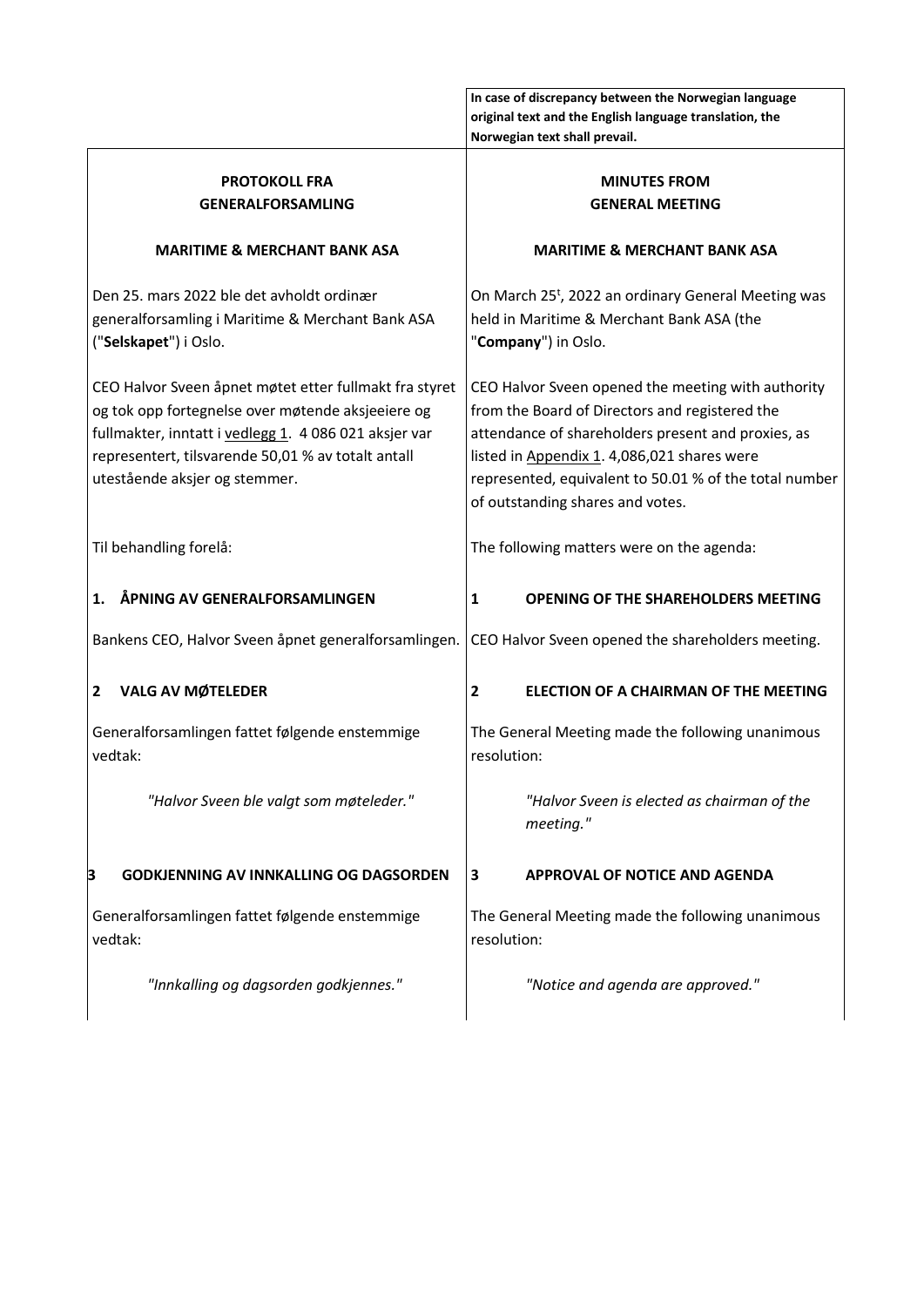| VALG AV PERSON TIL Å MEDUNDERTEGNE<br>4<br><b>PROTOKOLLEN</b>                                                                                                                                                                               | 4<br><b>APPOINTMENT OF REPRESENTATIVE TO SIGN</b><br>THE MINUTES ALONGSIDE THE CHAIR                                                                                                                                       |
|---------------------------------------------------------------------------------------------------------------------------------------------------------------------------------------------------------------------------------------------|----------------------------------------------------------------------------------------------------------------------------------------------------------------------------------------------------------------------------|
| Generalforsamlingen fattet følgende enstemmige<br>vedtak:                                                                                                                                                                                   | The General Meeting made the following unanimous<br>resolution:                                                                                                                                                            |
| "Tor Stenumgård velges til å medundertegne<br>protokollen sammen med møteleder."                                                                                                                                                            | "Tor Stenumgård is elected to co-sign the minutes."                                                                                                                                                                        |
| 5<br><b>GODKJENNING AV ERKLÆRING OM</b><br><b>GODTGJØRELSE</b>                                                                                                                                                                              | APPROVAL OF THE REMUNERATION STATEMENT<br>5                                                                                                                                                                                |
| I henhold til styrets forslag fattet generalforsamlingen<br>følgende enstemmige vedtak:                                                                                                                                                     | In accordance with the Board of Directors' proposal,<br>the General Meeting made the following unanimous<br>resolution:                                                                                                    |
| "Erklæring om godtgjørelse godkjennes."                                                                                                                                                                                                     | "The remuneration statement is approved."                                                                                                                                                                                  |
| <b>GODKJENNING AV GODTGJØRELSE TIL STYRET</b><br>6                                                                                                                                                                                          | 6<br>STIPULATION OF DIRECTORS EMOLUMENTS                                                                                                                                                                                   |
| I henhold til styrets forslag fattet generalforsamlingen<br>følgende enstemmige vedtak:                                                                                                                                                     | In accordance with the Board of Directors' proposal,<br>the General Meeting made the following unanimous<br>resolution:                                                                                                    |
| "Styrets medlemmer skal motta godtgjørelse<br>på til sammen USD 296 906 (USD 249 501 +<br>USD 47 405), jfr. note 8 i årsberetningen) for<br>deres bidrag i 2021".                                                                           | " The Board of Directors shall receive<br>emoluments in the amount of USD 296 906<br>(USD 249 501 + USD 47 405), cf. Note 8 in the<br>Annual Report) in consideration for their<br>contributions in 2021."                 |
| 7<br><b>GODKJENNING AV GODTGJØRELSE TIL REVISOR</b>                                                                                                                                                                                         | <b>APPROVAL OF THE AUDITORS REMUNERATION</b><br>7                                                                                                                                                                          |
| Generalforsamlingen fattet følgende enstemmige<br>vedtak:                                                                                                                                                                                   | The General Meeting made the following unanimous<br>resolution:                                                                                                                                                            |
| "Godtgjørelse til Selskapets revisor på<br>USD 84 048 i revisjonshonorar, USD 0 for<br>Assurance Services, USD 0 for Tax Services og<br>USD 1 966 for ikke revisjonstjenester, totalt<br>USD 86 044, for regnskapsåret 2021<br>godkjennes." | "Remuneration to the Company's auditor of<br>USD 84 048 Audit Fee, USD 0 Assurance<br>Services, USD 0 for Tax Services and non-audit<br>services USD 1 966, total USD 86 044, for the<br>financial year 2021 is approved." |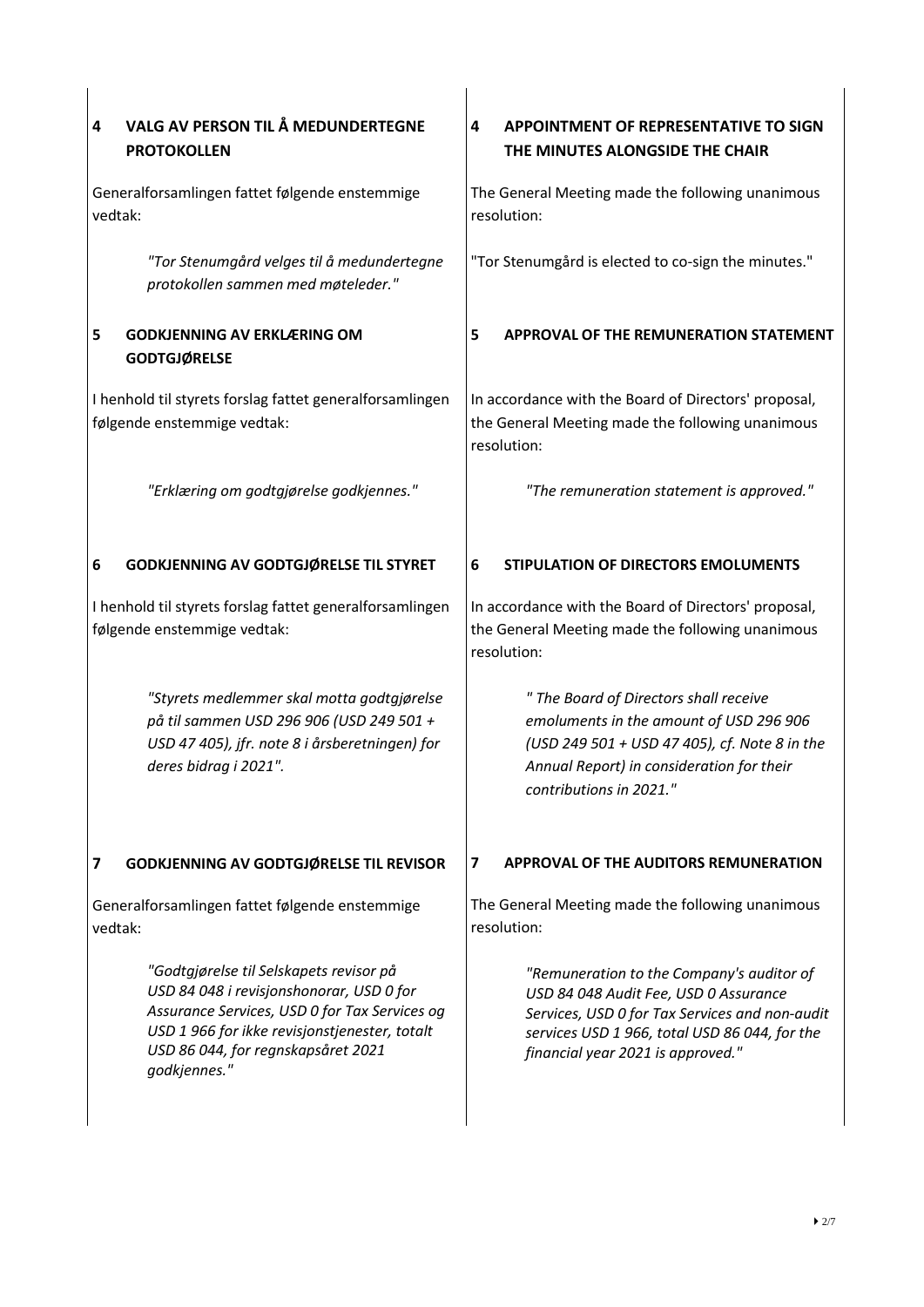| 8                                                                                       | <b>GODKJENNING AV ÅRSREGNSKAP OG</b><br>ÅRSBERETNING FOR 2020                                                                                                                                                                                                                                                                                                                                              | 8  | <b>APPROVAL OF THE ANNUAL FINANCIAL</b><br>STATEMENT AND THE ANNUAL REPORT FOR<br>2020                                                                                                                                                                                                                                                                                                                                          |
|-----------------------------------------------------------------------------------------|------------------------------------------------------------------------------------------------------------------------------------------------------------------------------------------------------------------------------------------------------------------------------------------------------------------------------------------------------------------------------------------------------------|----|---------------------------------------------------------------------------------------------------------------------------------------------------------------------------------------------------------------------------------------------------------------------------------------------------------------------------------------------------------------------------------------------------------------------------------|
| I henhold til styrets forslag fattet generalforsamlingen<br>følgende enstemmige vedtak: |                                                                                                                                                                                                                                                                                                                                                                                                            |    | In accordance with the Board of Directors' proposal,<br>the General Meeting made the following unanimous<br>resolution:                                                                                                                                                                                                                                                                                                         |
|                                                                                         | "Styrets forslag til årsregnskap og årsberetning<br>og utbytte for regnskapsåret 2021<br>godkjennes."                                                                                                                                                                                                                                                                                                      |    | " The Board of Directors proposal for financial<br>statement, annual report and dividend for the<br>financial year 2021 is approved."                                                                                                                                                                                                                                                                                           |
| 9                                                                                       | STYREFULLMAKT TIL UTSTEDELSE AV NYE<br><b>AKSJER</b>                                                                                                                                                                                                                                                                                                                                                       | 9  | <b>BOARD AUTHORISATION TO ISSUE NEW</b><br><b>SHARES</b>                                                                                                                                                                                                                                                                                                                                                                        |
|                                                                                         | I henhold til styrets forslag fattet generalforsamlingen<br>følgende enstemmige vedtak:                                                                                                                                                                                                                                                                                                                    |    | In accordance with the Board of Directors' proposal,<br>the General Meeting made the following unanimous<br>resolution:                                                                                                                                                                                                                                                                                                         |
| vilkår:                                                                                 | "I henhold til allmennaksjeloven § 10-14 gis styret<br>fullmakt til å utstede nye aksjer i Selskapet på følgende                                                                                                                                                                                                                                                                                           |    | "In accordance with the Norwegian Public Limited<br>Liability Companies Act section 10-14, the Board of<br>Directors is authorised to issue new shares in the<br>Company based on the following terms:                                                                                                                                                                                                                          |
| 1.                                                                                      | Styret kan beslutte å forhøye Selskapets<br>aksjekapital med inntil NOK 25 000 000, ved<br>utstedelse av inntil 2 500 000 nye aksjer, hver<br>pålydende NOK 10.                                                                                                                                                                                                                                            | 1. | The Board of Directors may resolve to increase the<br>Company's share capital by up to NOK 25,000,000,<br>by issuance of up to 2,500,000 new shares, each<br>with a nominal value of NOK 10.                                                                                                                                                                                                                                    |
| 2.                                                                                      | Styret har fullmakt til å bestemme<br>tegningskursen på et senere tidspunkt innenfor<br>intervallet NOK 70 (vekslingskurs 9,00) til NOK<br>120 (vekslingskurs 9,00). Styret skal fastsette<br>tegningskursen i forhold til NOK tilsvarende et<br>aksjekursintervall på USD 7,78 - USD 13,33<br>basert på valutakursen for USD dollar (USD)<br>Selskapet oppnår på utvekslingstidspunktet (ved<br>oppgjør). | 2. | The Board of Directors is authorised to determine<br>the subscription price at a later time within the<br>range of NOK 70 (exch. rate 9,00) to NOK 120<br>(exch. rate 9). The Board of Directors shall fix the<br>subscription price to the NOK equivalent of a share<br>price range of USD 7.78 - USD 13.33 based on the<br>exchange rate for US dollar (USD) the Company<br>achieves at the time of exchange (on settlement). |
| 3.                                                                                      | Aksjekapitalforhøyelsen kan bare gjennomføres<br>med kontantinnskudd. Fullmakten inkluderer<br>ikke retten til å utstede aksjer mot tingsinnskudd<br>eller til å pådra Selskapet særlige plikter.                                                                                                                                                                                                          | 3. | The share capital increase may only be affected<br>against cash contribution. The authorisation does<br>not include the right to issue shares against<br>contribution in kind or to impose specific duties on<br>the Company.                                                                                                                                                                                                   |
| 4.                                                                                      | Fullmakten omfatter ikke beslutning om fusjon i<br>henhold til allmennaksjeloven § 13-5.                                                                                                                                                                                                                                                                                                                   | 4. | The authorisation does not include resolution on<br>merger pursuant to the Norwegian Public Limited<br>Liability Companies Act section 13-5.                                                                                                                                                                                                                                                                                    |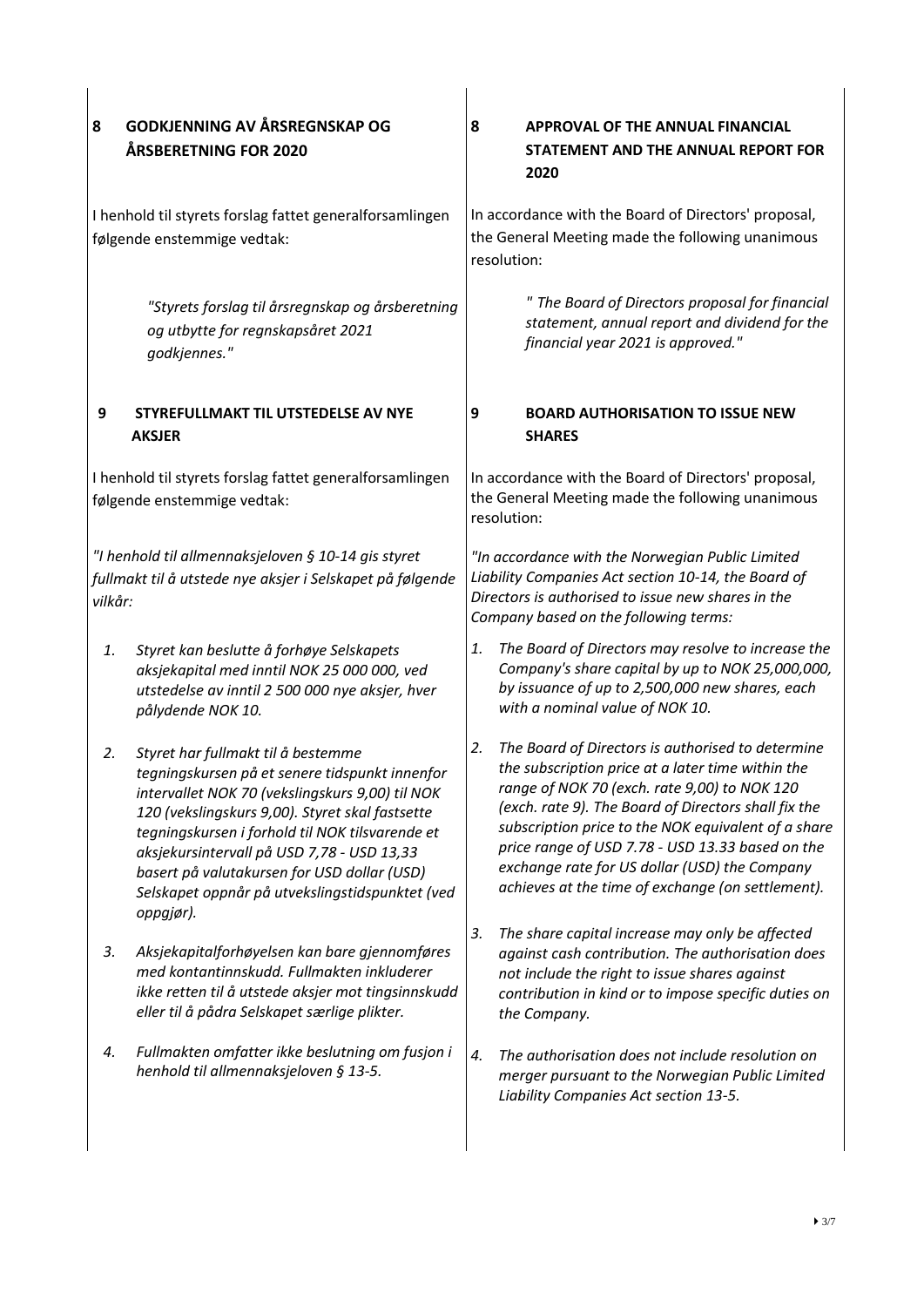| 5. | Kapitalforhøyelsen kan gjennomføres ved en<br>eller flere rettede emisjoner. Styret gis fullmakt<br>til å fravike eksisterende aksjonærers<br>fortrinnsrett til å tegne aksjer i henhold til<br>allmennaksjeloven § 10-4, jf. § 10-5. | 5. | The share capital increase may be effected through<br>one or more directed share issues. The Board of<br>Directors is authorised to deviate from the existing<br>shareholders' pre-emptive right to subscribe for the<br>shares pursuant to the Norwegian Public Limited<br>Liability Companies Act section 10-4, cf.<br>section 10-5. |  |  |
|----|---------------------------------------------------------------------------------------------------------------------------------------------------------------------------------------------------------------------------------------|----|----------------------------------------------------------------------------------------------------------------------------------------------------------------------------------------------------------------------------------------------------------------------------------------------------------------------------------------|--|--|
| 6. | Styret gis fullmakt til å gjennomføre nødvendige<br>endringer i Selskapets vedtekter i forbindelse<br>med overnevnte kapitalforhøyelser.                                                                                              | 6. | The Board of Directors is authorised to carry out<br>necessary amendments to the Company's articles<br>of association in connection with the<br>abovementioned share capital increases.                                                                                                                                                |  |  |
| 7. | Fullmakten er gyldig frem til Selskapets neste<br>ordinære generalforsamling, likevel ikke senere<br>enn 30. juni 2023.                                                                                                               | 7. | The authorisation shall be valid until the next<br>ordinary General Meeting of the Company,<br>however no later than 30 June 2023.                                                                                                                                                                                                     |  |  |
| 8. | Styrefullmakten kan ikke benyttes før denne er<br>registrert i Foretaksregisteret, jf.<br>allmennaksjeloven § 10-16."                                                                                                                 | 8. | The authorisation may not be employed before it<br>has been registered with the Norwegian Register of<br>Business Enterprises, cf. the Norwegian Public<br>Limited Liability Companies Act section 10-16."                                                                                                                             |  |  |
| 10 | STYREFULLMAKT TIL Å ERVERVE EGNE AKSJER                                                                                                                                                                                               | 10 | <b>BOARD AUTHORISATION TO ACQUIRE OWN</b><br><b>SHARES</b>                                                                                                                                                                                                                                                                             |  |  |
|    | I henhold til styrets forslag fattet generalforsamlingen<br>følgende enstemmige vedtak:                                                                                                                                               |    | In accordance with the Board of Directors' proposal,<br>the General Meeting made the following unanimous<br>resolution:                                                                                                                                                                                                                |  |  |
|    | "I henhold til allmennaksjeloven § 9-4 gis styret<br>fullmakt til å erverve eller ta pant i Selskapets egne<br>aksjer, på følgende vilkår:                                                                                            |    | "In accordance with the Norwegian Public Limited<br>Liability Companies Act section 9-4, the Board of<br>Directors is authorised to acquire or receive security in<br>the Company's own shares, on the following terms:                                                                                                                |  |  |
| 1. | Selskapet kan, i en eller flere omganger, i alt<br>erverve, motta og/eller ta pant i aksjer med<br>samlet pålydende verdi inntil NOK 2,042,512.                                                                                       | 1. | The Company may, on one or more occasions,<br>in total acquire and/or or receive own shares,<br>including establishing security in own shares,<br>with a total par value of up to NOK 2,042,512.                                                                                                                                       |  |  |
| 2. | Fullmakten skal gjelde til ordinær<br>generalforsamling i 2023, likevel senest til 30.<br>juni 2023.                                                                                                                                  | 2. | The authorisation shall be valid until the<br>ordinary General Meeting in 2023, but at the<br>latest until 30 June 2023.                                                                                                                                                                                                               |  |  |
| 3. | Det beløp som betales for hver aksje som<br>erverves skal være minimum NOK 40<br>(vekslingskurs 9.00) og maksimum NOK 100<br>(vekslingskurs 9.00).                                                                                    | 3. | The amount payable for each share acquired<br>shall be minimum NOK 40 (exchange rate 9.00)<br>and maximum NOK 100 (exchange rate 9.00).                                                                                                                                                                                                |  |  |
| 4. | Styret står fritt til å avgjøre på hvilke måter<br>erverv og avhendelse av aksjer kan skje.                                                                                                                                           | 4. | The Board of Directors may at its own<br>discretion decide on the methods of acquisition<br>and disposal of shares.                                                                                                                                                                                                                    |  |  |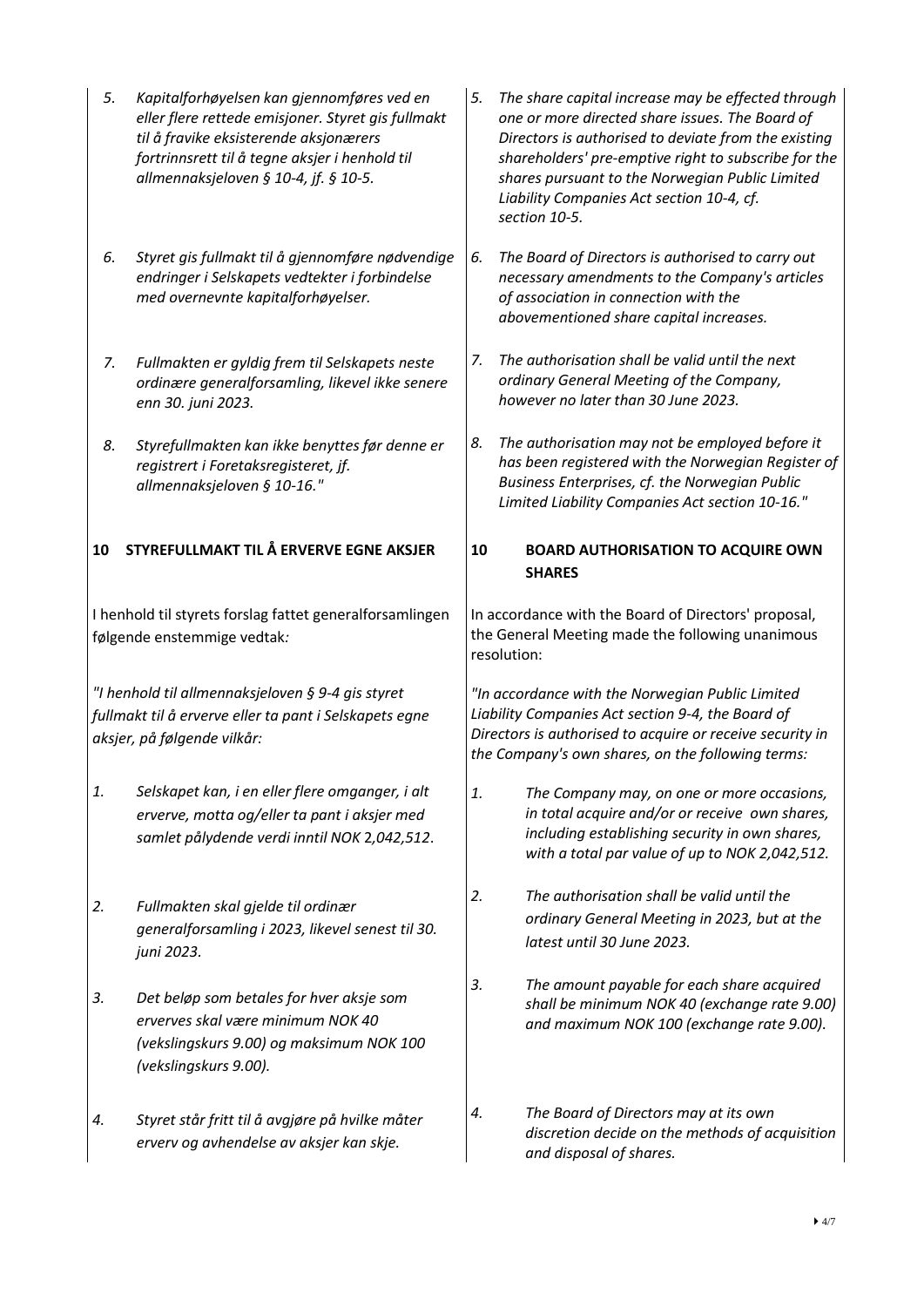| 5.<br>Fullmakten er gyldig fra tidspunktet den er<br>godkjent av Finanstilsynet og den er registrert i<br>Foretaksregisteret."                                                                                                                                                                                                       | 5.<br>The authorisation is effective from the time it is<br>approved by the Financial Supervisory<br>Authority of Norway (Finanstilsynet) and<br>registered with the Norwegian Register of<br><b>Business Enterprises."</b>                                                                                                                                |
|--------------------------------------------------------------------------------------------------------------------------------------------------------------------------------------------------------------------------------------------------------------------------------------------------------------------------------------|------------------------------------------------------------------------------------------------------------------------------------------------------------------------------------------------------------------------------------------------------------------------------------------------------------------------------------------------------------|
| 11<br><b>VALG AV STYRE</b>                                                                                                                                                                                                                                                                                                           | 11<br><b>ELECTION OF BOARD MEMBERS</b>                                                                                                                                                                                                                                                                                                                     |
| Generalforsamlingen fattet følgende enstemmige<br>vedtak:                                                                                                                                                                                                                                                                            | The General Meeting makes the following resolution:                                                                                                                                                                                                                                                                                                        |
| Styret blir gjenvalgt.                                                                                                                                                                                                                                                                                                               | "The Board is re-elected.                                                                                                                                                                                                                                                                                                                                  |
| Styret består av:                                                                                                                                                                                                                                                                                                                    | The Board of Directors thus consists of:                                                                                                                                                                                                                                                                                                                   |
| Endre Røsjø (Chair)<br>٠                                                                                                                                                                                                                                                                                                             | Endre Røsjø (Chair)<br>$\bullet$                                                                                                                                                                                                                                                                                                                           |
| <b>Henning Dietrich Oldendorff</b><br>٠                                                                                                                                                                                                                                                                                              | <b>Henning Dietrich Oldendorff</b>                                                                                                                                                                                                                                                                                                                         |
| <b>Magnus Leonard Roth</b><br>٠                                                                                                                                                                                                                                                                                                      | Magnus Leonard Roth<br>$\bullet$                                                                                                                                                                                                                                                                                                                           |
| Karin Sigrid Thorburn<br>٠                                                                                                                                                                                                                                                                                                           | Karin Sigrid Thorburn<br>$\bullet$                                                                                                                                                                                                                                                                                                                         |
| Ingrid Elvira Leisner<br>٠                                                                                                                                                                                                                                                                                                           | Ingrid Elvira Leisner<br>$\bullet$                                                                                                                                                                                                                                                                                                                         |
| Anne-Margrethe Firing                                                                                                                                                                                                                                                                                                                | Anne-Margrethe Firing<br>$\bullet$                                                                                                                                                                                                                                                                                                                         |
| <b>Nikolaus Oldendorff</b><br>٠                                                                                                                                                                                                                                                                                                      | <b>Nikolaus Oldendorff</b>                                                                                                                                                                                                                                                                                                                                 |
| Varamedlemmer:                                                                                                                                                                                                                                                                                                                       | <b>Deputy Board members:</b>                                                                                                                                                                                                                                                                                                                               |
| Ingeborg Røsjø                                                                                                                                                                                                                                                                                                                       | Ingeborg Røsjø<br>$\bullet$                                                                                                                                                                                                                                                                                                                                |
| <b>Birger Nergaard"</b>                                                                                                                                                                                                                                                                                                              | <b>Birger Nergaard</b>                                                                                                                                                                                                                                                                                                                                     |
| 12. INSENTIVPROGRAM                                                                                                                                                                                                                                                                                                                  | <b>INCENTIVE PROGRAM</b><br>12.                                                                                                                                                                                                                                                                                                                            |
| I henhold til styrets forslag fattet generalforsamlingen<br>følgende enstemmige vedtak:                                                                                                                                                                                                                                              | In accordance with the Board of Directors' proposal,<br>the General Meeting made the following unanimous<br>resolution:                                                                                                                                                                                                                                    |
| "Styret gis fullmakt og instrueres til å etablere et<br>insentivprogram for enkelte nøkkelmedarbeidere i<br>Selskapet. Formålet med programmet er å intensivere<br>og kompensere slike nøkkelmedarbeidere til å gjøre en<br>ekstraordinær innsats slik at Selskapet når sine<br>målsetninger og for å skape verdier for aksjonærene. | "The Board of Directors is authorised and instructed to<br>continue the established incentive programme for<br>certain key employees of the Company. The objective of<br>the program is to incentivise and compensate such key<br>employees to make an extraordinary effort for the<br>Company to reach its objectives and to create<br>shareholder value. |
| Programmet skal bygge på følgende prinsipper:                                                                                                                                                                                                                                                                                        | The program shall be continued by the following<br>principles:                                                                                                                                                                                                                                                                                             |
| Utvalgte nøkkelmedarbeidere kan tildeles et antall<br>1.<br>opsjoner etter styrets skjønn. Totalt antall opsjoner<br>i programmet er begrenset til 76 930 (i<br>insentivprogrammet som ble vedtatt i 2018 var det                                                                                                                    | Selected key employees may be granted a number<br>1.<br>of options at the board's discretion. The total<br>number of options under the program is limited to<br>76 930 (from the Incentive Program approved in                                                                                                                                             |
|                                                                                                                                                                                                                                                                                                                                      | $\blacktriangleright$ 5/7                                                                                                                                                                                                                                                                                                                                  |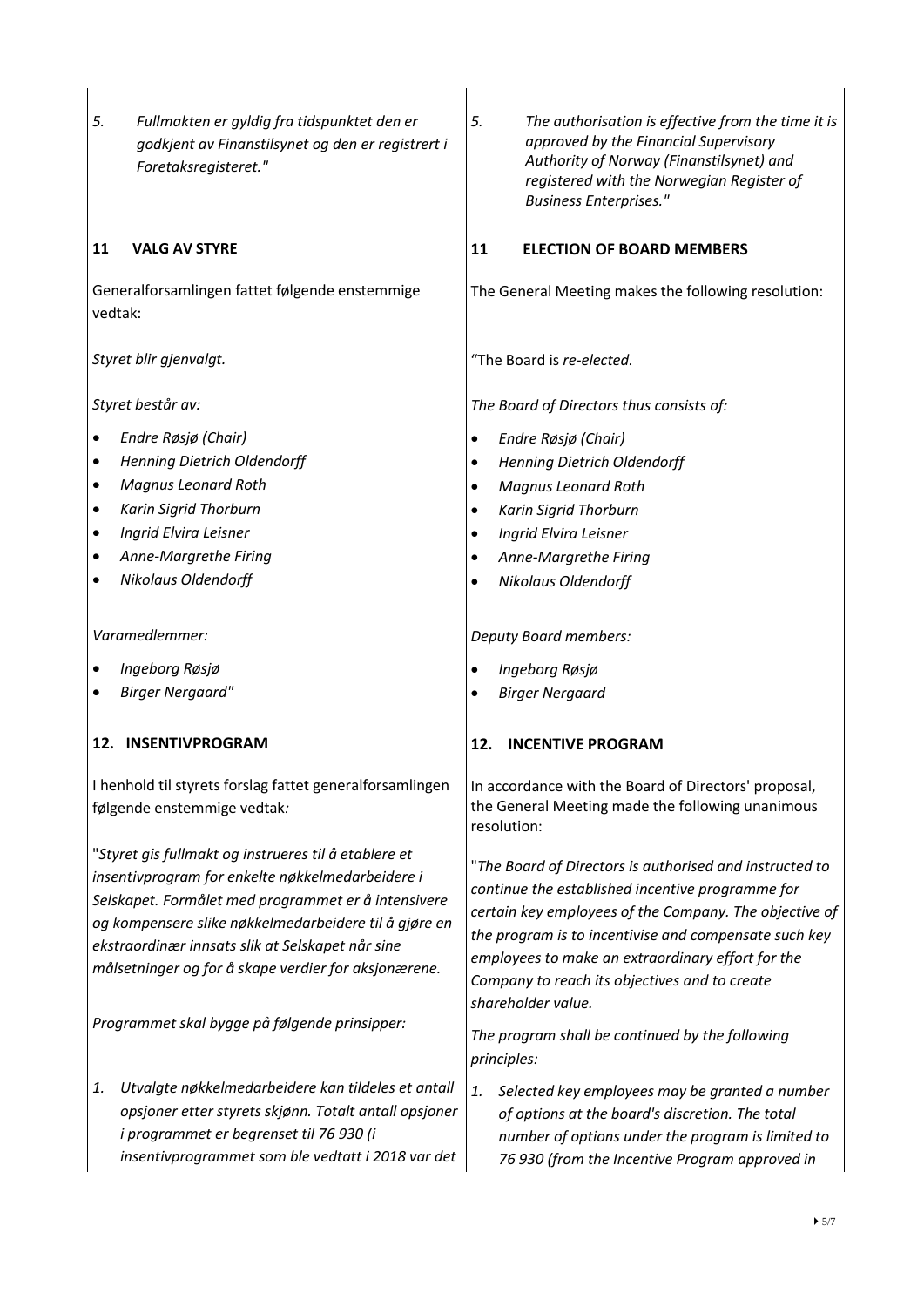*400 000 opsjoner, av disse var det tildelt 323 070) aksjer i Selskapet (hensyntatt justeringer for visse kapitalendringer).*

- *2. Utøvelseskursen for opsjonene i programmet skal tilsvare tegningskursen som benyttes i siste emisjon før utstedelse av opsjonene.*
- *3. Tegningsperioden skal ikke være lenger enn 5 år fra dette vedtak.*
- *4. Styrets fullmakt til å utstede nye aksjer, jfr. dagsorden post 9, kan også brukes til formålet med insentivprogrammet.*

*Nærmere detaljer om insentivprogrammet skal bestemmes av styret etter deres skjønn og skal omfatte opptjenings- og utøvelsesbetingelser og justeringer av streikprisen for visse kapitalendringer (utbytte osv.) i samsvar med oppfattet markedspraksis. Insentivprogrammet skal oppfylle alle krav i henhold til reguleringsordningen for godtgjørelse i finansforetak*."

# **13 UTSTEDELSE AV OBLIGASJONER**

I henhold til styrets forslag fattet generalforsamlingen følgende enstemmige vedtak*:* 

# **"Seniorobligasjoner"**

*Generalforsamlingen gir styret fullmakt til å utstede seniorobligasjoner på til sammen USD 50 000 000 til markedsmessige vilkår.*

*Fullmakten er gyldig i 12 måneder fra datoen for dette vedtak, eller til den blir endret eller trukket tilbake av generalforsamlingen.*

### **«Fondsobligasjoner» (evigvarende ansvarlige obligasjoner)**

*Generalforsamlingen gir styret fullmakt til å utstede Fondsobligasjoner (evigvarende ansvarlige obligasjoner) til et samlet beløp på USD 10 000 000 til markedsmessige vilkår.*

*2018 there were granted 400 000 options, of them 323 070 options are already granted) shares in the Company (as adjusted for certain capital amendments).*

- *2. The strike price for options under the program shall be equal to the subscription price in the last share capital increase completed in the Company at the time of granting of options.*
- *3. The exercise period shall be no longer than 5 years from this resolution.*
- *4. The Board authorisation to issue new shares, cf. agenda item 9, may be used also for the purpose of the incentive program.*

*The further details of the incentive program shall be determined by the Board of Directors at their discretion and shall include vesting and exercise conditions and adjustments to the strike price concerning certain capital amendments (dividends, etc.) in accordance with perceived market practice. The incentive program shall fulfil all requirements under the regulatory regime for remuneration in financial institutions*."

# **13 ISSUE OF BONDS**

In accordance with the Board of Directors' proposal, the General Meeting made the following unanimous resolution:

# **Senior Bonds**

*The General Meeting authorizes the Board of Directors to issue senior bonds within the total amount of USD 50 000 000 at market terms.*

*The authorization is valid for 12 months from the date of this resolution, or until it is amended or withdrawn by a new resolution in the General Meeting.*

**Perpetual Subordinated Bond ("Fondsobligasjoner")** *The General Meeting authorizes the Board of Directors to issue perpetual subordinated bonds within the total amount of USD 10 000 000 at market terms.*